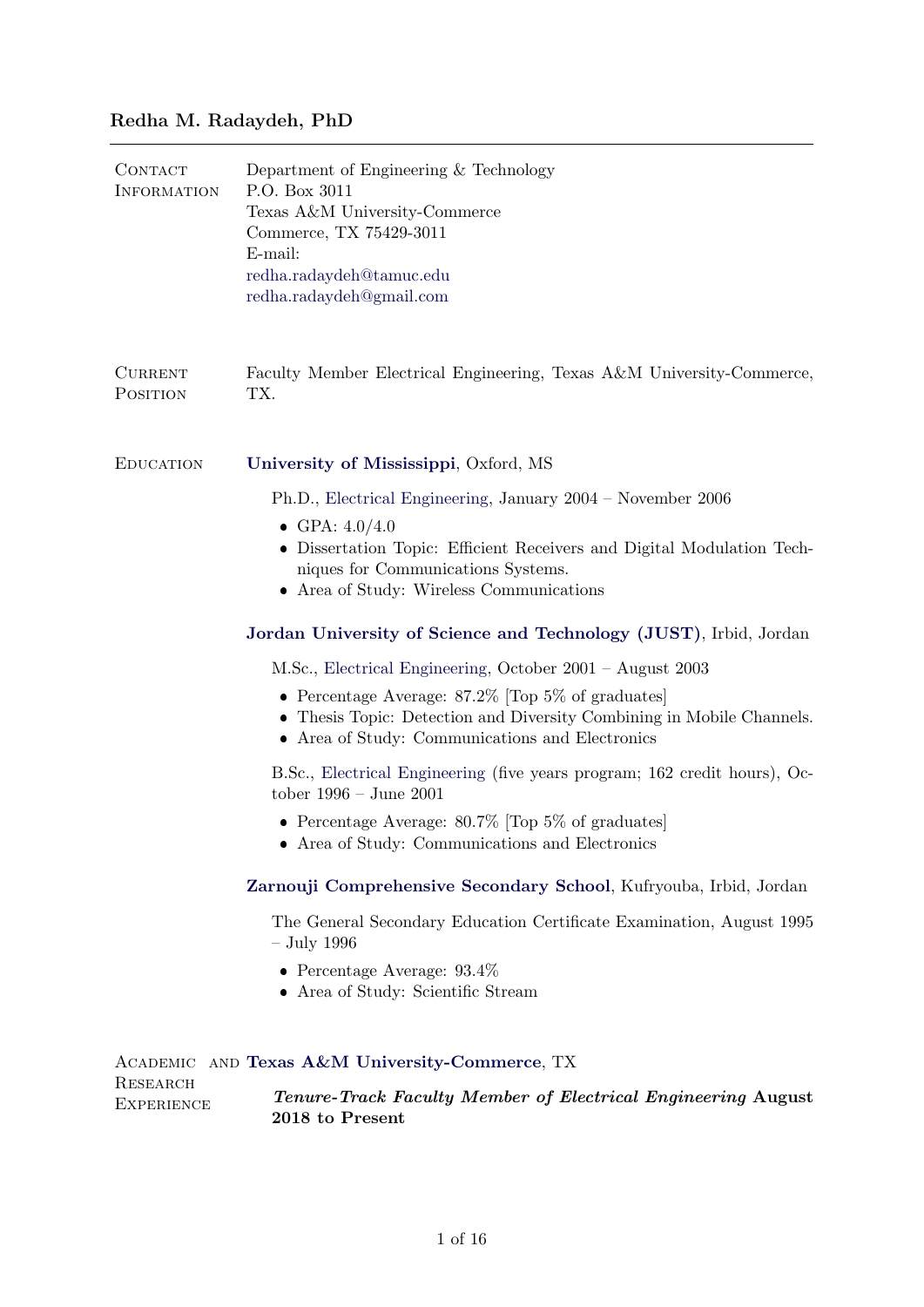[King Abdullah University of Science and Technology \(KAUST\)](http://www.kaust.edu.sa), Thuwal, KSA

Remote Research Scientist in Communication Theory Lab (CTL) October 2016 to May 2018

[Texas A&M University-College Station](http://www.kaust.edu.sa), TX

Visiting Researcher July 2017 to December 2017

[Alfaisal University \(AU\)](http://www.alfaisal.edu), Riyadh, KSA

Associate Professor of Electrical Engineering December 2014 to August 2016

Assistant Professor of Electrical Engineering September 2012 to November 2014

[Texas A&M University-Qatar \(TAMUQ\)](http://www.tamuq.edu), Doha, Qatar

Associate Research Scientist January 2012 to September 2012

[King Abdullah University of Science and Technology \(KAUST\)](http://www.kaust.edu.sa), Thuwal, KSA

Research Fellow and Graduate Research Supervisor October 2009 to January 2012

[Jordan University of Science and Technology \(JUST\)](http://www.just.edu.jo), Irbid, Jordan

Assistant Professor of Electrical Engineering February 2007 to September 2009 (officially till February 2010)

| <i>Instructor</i>         | October 2003 to January 2004 |
|---------------------------|------------------------------|
| <i>Teaching Assistant</i> | October 2001 to June 2003    |

[University of Mississippi](http://www.olemiss.edu), Oxford, MS, USA

| Research Assistant  | January 2004 to November 2006 |
|---------------------|-------------------------------|
| Graduate Instructor | January 2006 to May 2006      |

**ACADEMIC AWARDS** [University of Mississippi](http://www.olemiss.edu) Research Assistant Scholarship, January 2004 – July 2006. Dissertation Fellowship, August 2006 – December 2006.

Recognized for Academic Excellence.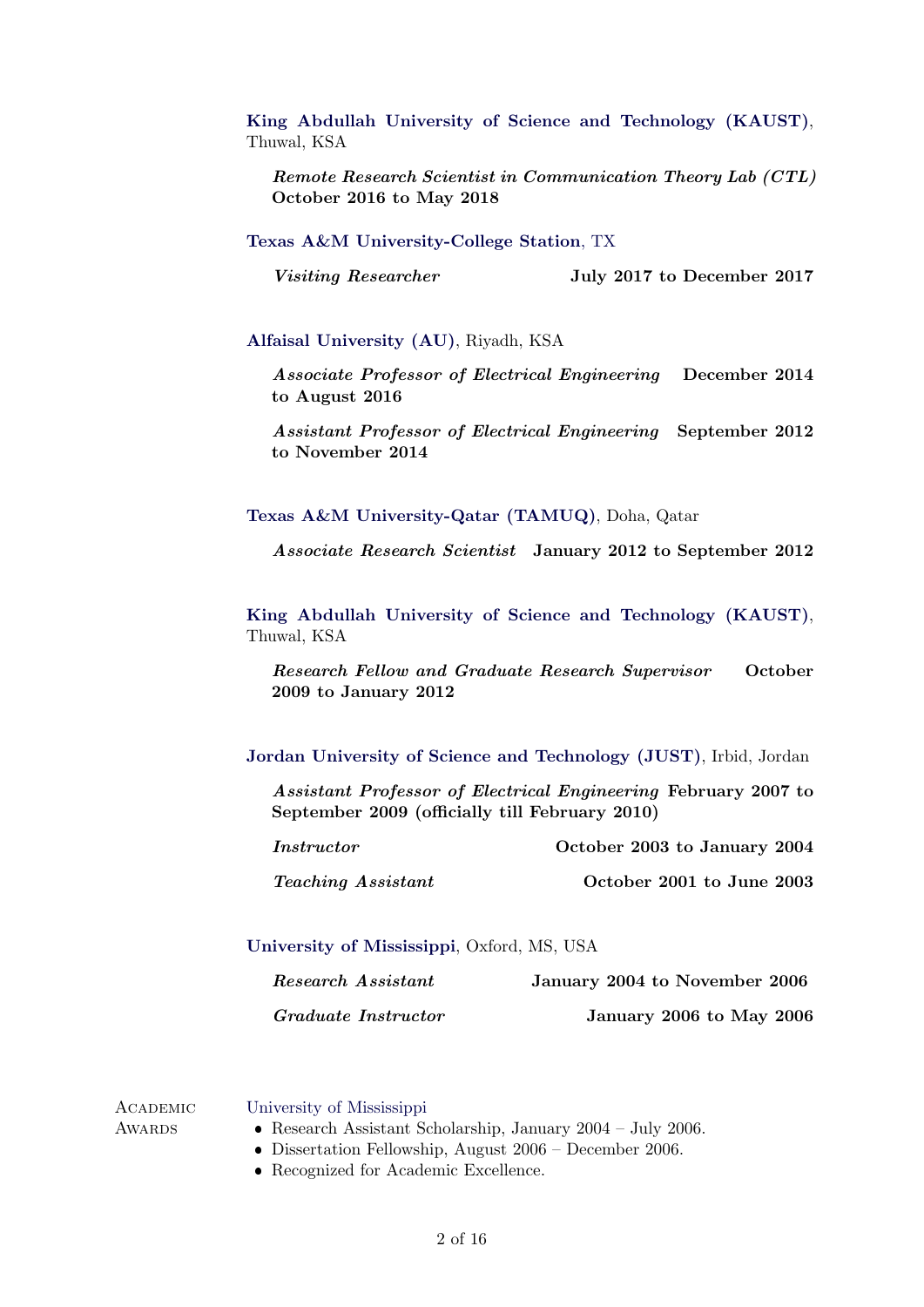|                                     | Jordan University of Science and Technology (JUST)<br>• Graduate Scholarship, October $2001 - \text{June } 2003$ .<br>• Tuition Waiver, October $1996 - \text{June } 2001$ .<br>• Recognized for Academic Excellence.                                                                                                                                                                                                                                                                          |
|-------------------------------------|------------------------------------------------------------------------------------------------------------------------------------------------------------------------------------------------------------------------------------------------------------------------------------------------------------------------------------------------------------------------------------------------------------------------------------------------------------------------------------------------|
|                                     | Alfaisal University<br>• Faculty Award for Research Excellence, 2015.                                                                                                                                                                                                                                                                                                                                                                                                                          |
| RESEARCH<br><b>VISITS</b>           | • University of Oulu, Oulu, Finland<br>October 2010 to November 2010                                                                                                                                                                                                                                                                                                                                                                                                                           |
|                                     | • Telecom Paris-tech, Paris, France<br>May 2010 to July 2010                                                                                                                                                                                                                                                                                                                                                                                                                                   |
|                                     | • King Abdullah University of Science and Technology (KAUST),<br>Thuwal, KSA<br>Summer 2012, Summer 2013, March 2014, July 2014, Jan 2015, July 2015,<br>June 2016.                                                                                                                                                                                                                                                                                                                            |
|                                     | • Texas A&M University at Qatar (TAMUQ), Thuwal, KSA<br>July-August 2014.                                                                                                                                                                                                                                                                                                                                                                                                                      |
| RESEARCH<br><b>GRANTS</b>           | SEED Grant Texas A&M Engineering Experiment (TEES)<br>• Co-PI: Development and Deployment of Emission Free Smart Infrastruc-<br>ture, $2020.$ (\$40,000)<br><b>KAUST</b>                                                                                                                                                                                                                                                                                                                       |
|                                     | • Collaboration Travel Fund Grant, February 2010. (\$21,500)<br>AU<br>• Internal Research Grant, December 2012. $(\$11,467)$                                                                                                                                                                                                                                                                                                                                                                   |
|                                     | QNRF - NPRP<br>• PI: Power control, Mobility and Interference Management for Underlay<br>D2D Communications in 5G Networks, May 2015. (\$ 890,000.00 USD)<br>KACST - NSTIP                                                                                                                                                                                                                                                                                                                     |
|                                     | • Co-PI: Proposing and Investigating New Scenarios for Advanced Commu-<br>nications Networks Based on Free Space Optical Communications, Septem-<br>ber 2015. $(1,482000.00 \text{ SAR})$ .                                                                                                                                                                                                                                                                                                    |
| <b>TEACHING</b><br><b>INTERESTS</b> | Teaching interests in Electrical/General Engineering fields:<br>• Advanced Mathematics.<br>• Applied Electromagnetics.<br>$\bullet\,$ Linear Algebra. Differential Equations. Intermediate Analysis. Statistics.<br>• Probability Theory. Random Processes.<br>• Operations Research. Optimization.<br>• Computer Networks. Security and Cryptography.<br>• Electric Circuits. Electronic Circuits.<br>• Power Electronics. Electric Machines.<br>• Feedback Control Systems. Digital Control. |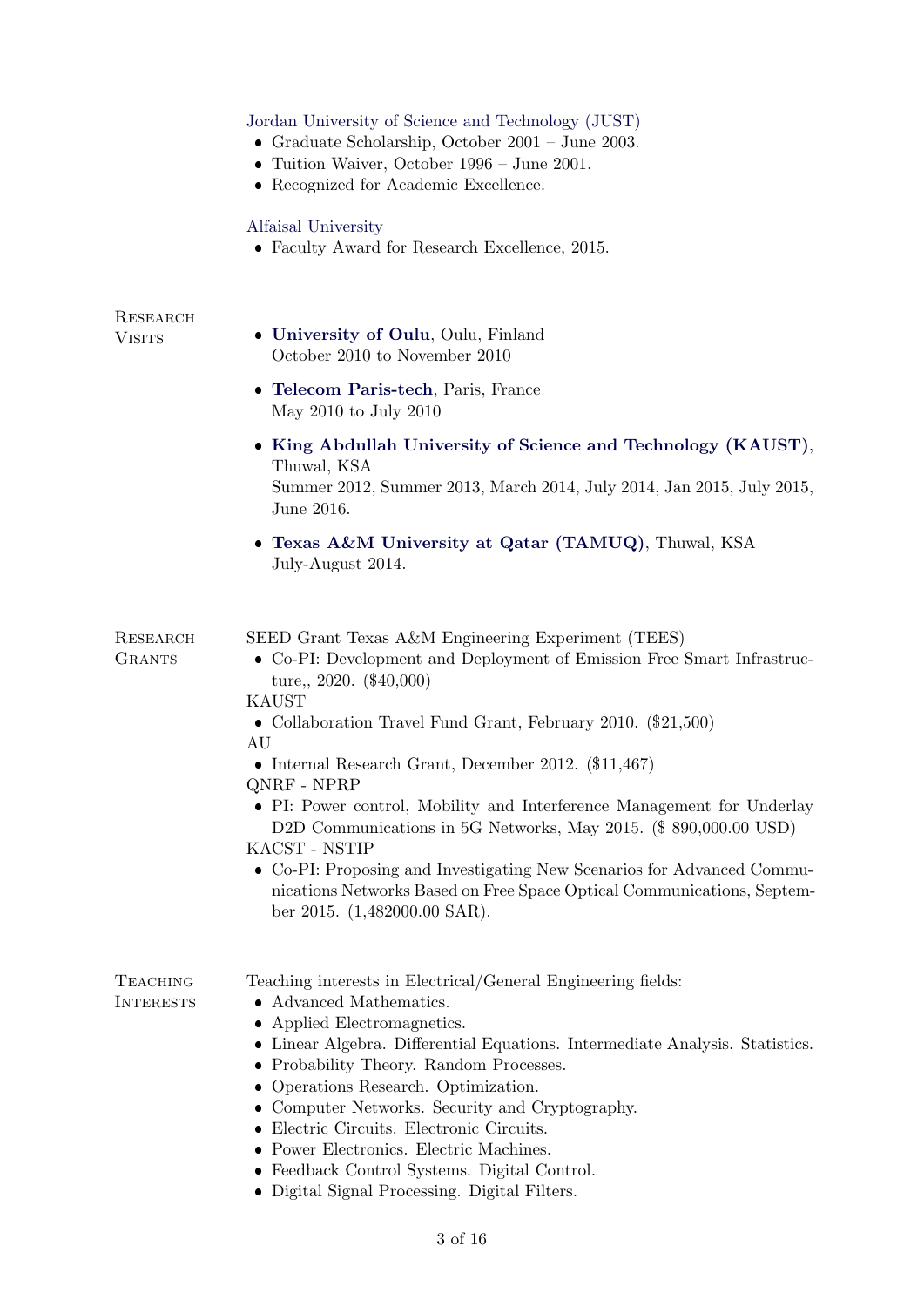- Antennas. Wave Propagation. Fiber Optics.
- Communication Systems. Digital Communications. Communication Electronics.
- Wireless Communications. Digital Data Transmission. Wireless Networks.
- Error Control Coding. Information Theory.

# **COURSES**

- TAUGHT At Texas A&M University-Commerce, TX
	- ENGR 110 Introduction to Engineering and Tech. (Fall 2018)
	- EE 220 Circuit Theory (Spring 2020, Fall 2020)
	- EE 320 Electronics I (Fall 2018–2021)
	- EE 321 Electronics II (Spring 2019–2021)
	- EE 340 Electromagnetics (Spring 2019–2021)
	- EE 452 Antenna Theory and Design (Fall 2019–2021)
	- EE 454 Power Electronics (Fall 2019–2021)
	- EE 471 Electrical Engineering Capstone II (Spring 2020, 2021)
	- EE 497 Special Topics Energy Storage Systems (Spring 2021)
	- At Alfaisal University
		- EE 202: Introduction to Electronics (Spring 2014–2016)
		- EE 309: Applied Electromagnetics (Fall 2012–2015)
		- EE 403: Wireless Communications (Fall 2012)
		- EE 413: Digital Communications (Spring 2013, Fall 2013–2015)
		- EE 417: Digital Signal Processing (Spring 2013–2016)
		- EE 422: Antennas and Wave Propagation (Spring 2014–2016)
		- EE 490: Capstone Project (Fall/Spring 2012–2013; Fall/Spring 2014- 2015, Fall 2015)
	- At JUST
		- EE 210: Electric Circuits I
		- EE 310: Electric Circuits II
		- EE 303: Principles of Electrical Engineering
		- EE 307: Electromagnetics II
		- EE 451: Digital Communications
		- EE 452: Communications LAB
		- EE 553: Communications Systems
		- EE 751: Digital Data Transmission
		- EE 781: Wireless Communications
		- EE 782: Advanced Wireless Communications

TOPICS OF **RESEARCH INTERESTS** 

Wireless communication theory. Digital signal processing for communications. Beamforming and diversity techniques. Narrowband and wideband multi-user systems . CDMA and OFDM techniques. Wireless standards. Noncoherent systems. Power adaptation algorithms. Handover algorithms. Cognitive radio. Cooperative networks . Adaptive transmission schemes. Scheduling algorithms. Resource sharing, distribution, and allocation schemes. Interference mitigation and management schemes. MIMO systems. Decentralized wireless networks. Heterogenous networks. Small-cell networks. Physical-layer security. Free-space optical communications.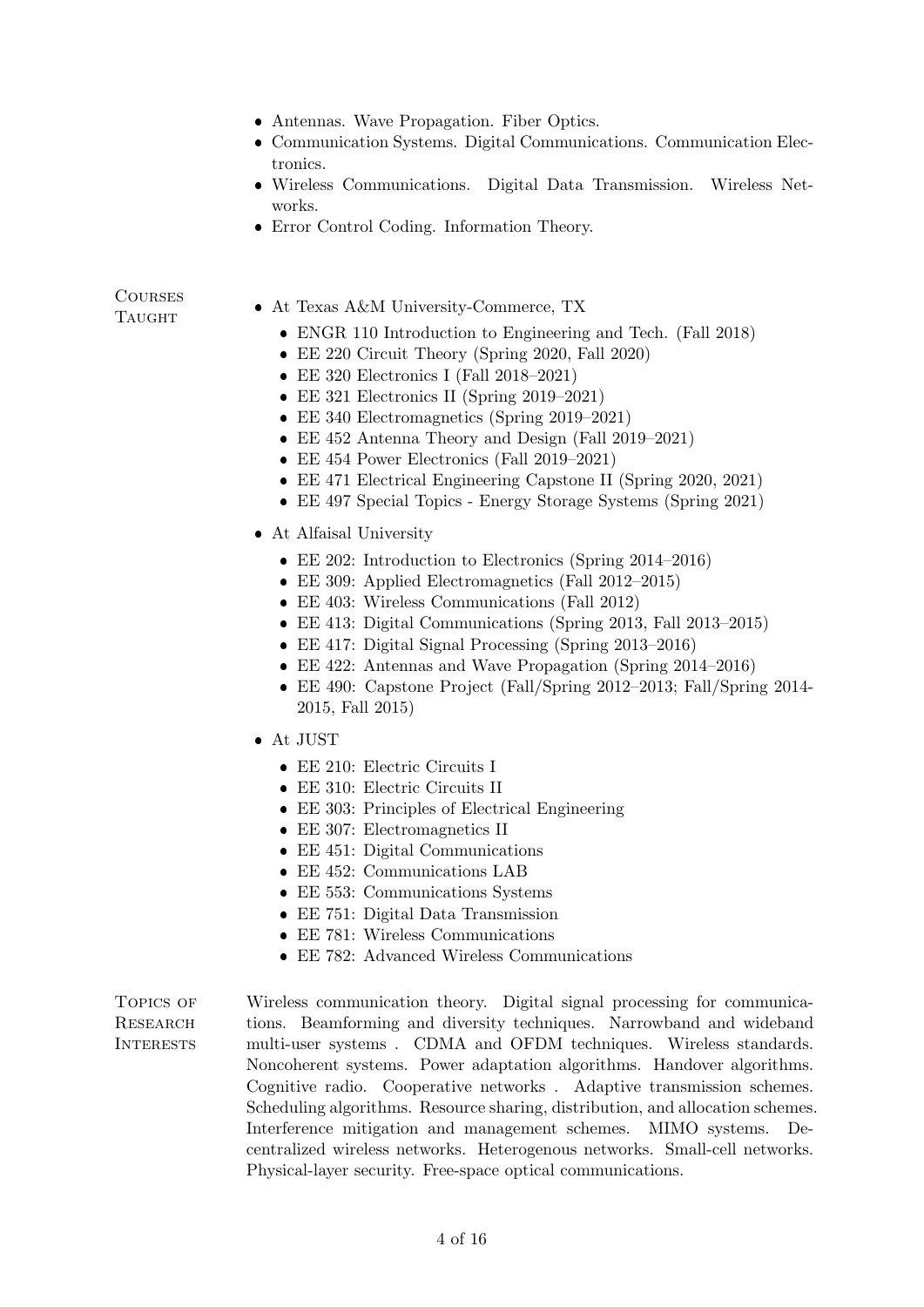## **OTHER TECHNICAL SERVICES**

- Associate Editor Board of Communications Theory, Frontiers in Communications and Networks).
- Guest Editor Special Issue on "Device to Device (D2D) Communication", Journal of Sensors.
- Technical Program Committee (TPC) member in leading IEEE and international conferences, e.g.:
	- IEEE Wireless Communications and Networking Conference (IEEE WCNC)
	- IEEE Global Communications Conference (IEEE Globecom)
	- IEEE International Conference on Communications (IEEE ICC)
	- IEEE International Symposium on Personal, Indoor and Mobile Radio Communications (IEEE PIMRC)
	- IEEE International Conference on Wireless and Mobile Computing, Networking and Communications (WiMob)
	- The International Conference on Selected Topics in Mobile and Wireless Networking (iCOST)
	- The International Conference on Telecommunications (ICT)
	- International Workshop on Cyber-Physical Systems and Social Computing (CSSC)
	- IEEE/SAE International Conference on Connected Vehicles & Expo (ICCVE)
	- The International Conference on Innovations in Information Technology (IIT)
	- INFOCOM'2014 Workshop on Mobile Cloud Computing
	- The Asia Pacific Conference on Wireless and Mobile (APWiMob)
	- IEEE Mediterranean Electrotechnical Conference (MELECON)
	- The 2014 International Conference on Internet of Vehicles (IOV 2014)
	- International Conference on Computer, Communication, and Control Technology (I4CT 2015)
	- International Symposium on Wireless Communication Systems (ISWCS 2015)
	- IEEE INFOCOM 2015 Workshop on Mobile Cloud and Virtualization
	- International Conference on Advances in Computing, Communications and Informatics (ICACCI-2015)
	- International Conference on Computing in Mechanical Engineering (ICCME 2015)
	- IEEE International Conference on Signal Processing, Informatics, Communication and Energy Systems 2015 (IEEE SPICES 2015)
- Reviewer for several leading IEEE and IET Journals and Transactions, e.g.:
	- IET Communications
	- IET Electronics Letters
	- IEEE Transactions on Communications
	- IEEE Transactions on Wireless Communications
	- IEEE Transactions on Vehicular Technology
	- IEEE Communication Letters
	- IEEE Journal on Selected Areas in Communications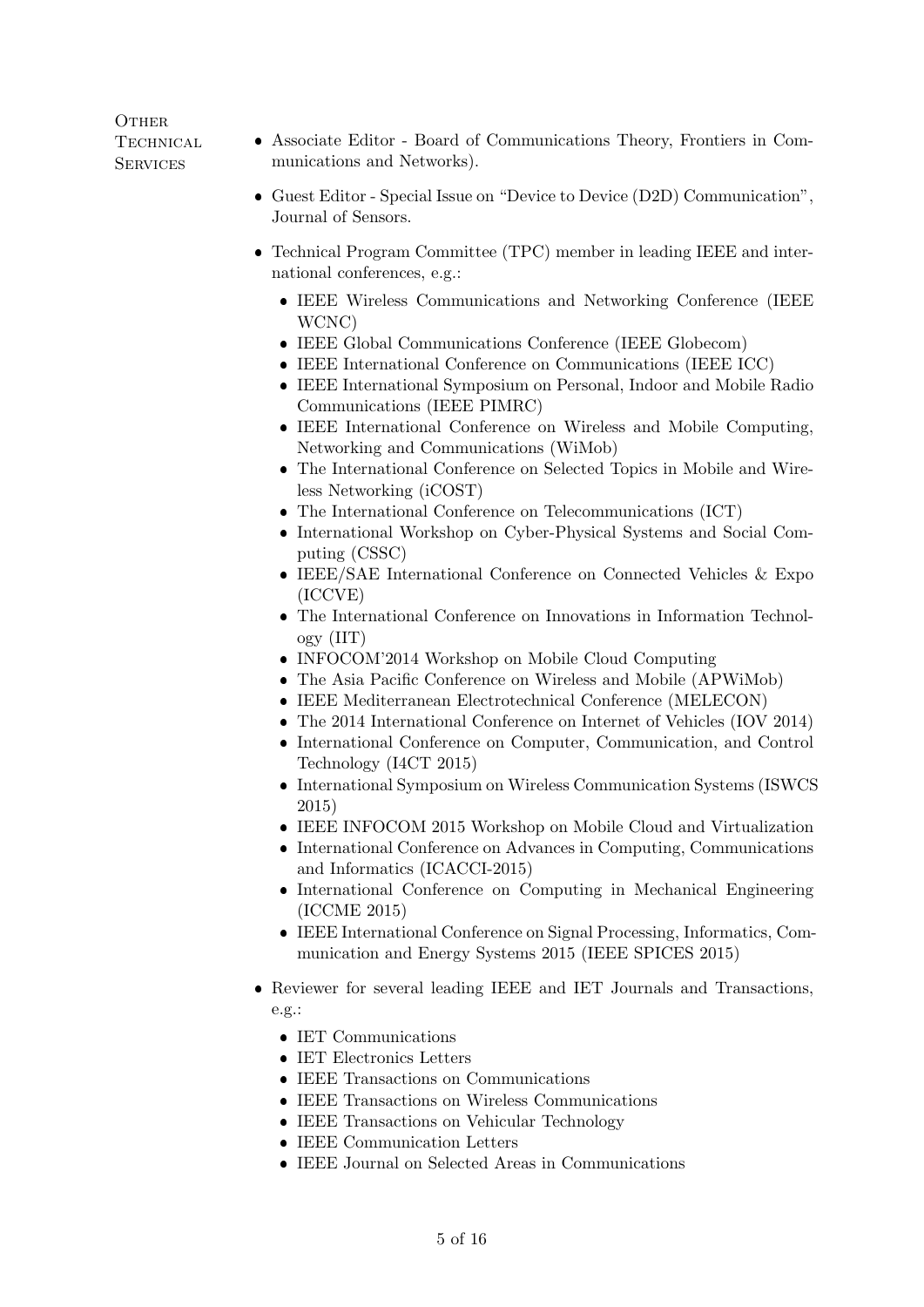#### **MEMBERSHIP**

- Senior Member of Institute of Electrical and Electronics Engineers (IEEE).
- Member of IEEE Communications Society.
- IEEE Signal Processing for Communications and Electronics Technical Committee (SPCE TC).
- Member of the Honor Society of Phi Kappa Phi.

PUBLICATIONS – **REFEREED CONFERENCE PAPERS** 

- R. M. Radaydeh, "Improved Power-Efficient Adaptation for D2D Resource Allocation," International Conference on Electrical, Computer and Energy Technologies (ICECET), 2021.
- R. M. Radaydeh, "On the Bandwidth Efficiency of D2D Link Adaptation Under Co-Channel Interference," IEEE Annual Information Technology, Electronics and Mobile Communication Conference (IEEE IEM-CON), 2021.
- 2018

• 2021

- R. M. Radaydeh, F. S. Al-Qahtani, A. Celik, Khalid A. Qaraqe, and M.-S. Alouini, "Imperfect D2D Association in Spectrum-Shared Cellular Networks Under Interference and Transmit Power Constraints," IEEE International Conference on Communications (ICC-Workshops), 2018, pp. 1–6.
- 2017
	- A. Celik, R. M. Radaydeh, F. S. Al-Qahtani, A. H. Abd El-Malek, and M.-S. Alouini, "Resource Allocation and Cluster Formation for Imperfect NOMA in DL/UL Decoupled HetNets," IEEE Global Communications Conference (Globecom 2017)– Workshop on Ultra-Reliable Low-Latency Communications in Wireless Networks, 2017, pp. 1–6.
	- A. Celik, F. S. Al-Qahtani, R. M. Radaydeh, and M.-S. Alouini, "Cluster Formation and Joint Power-Bandwidth Allocation for Imperfect NOMA in DL-HetNets," IEEE Global Communications Conference (Globecom 2017), 2017, pp. 1–5.
	- R. M. Radaydeh, F. S. Al-Qahtani, A. Celik, and M.-S. Alouini, "Dynamic Downlink Spectrum Access for D2D-Enabled Heterogeneous Networks," IEEE Global Communications Conference (Globecom 2017), 2017, pp 1–7.
	- A. A. AbdelNabi, F. S. Al-Qahtani, R. M. Radaydeh, and M. Shaqfeh, "Performance of Overlaid MIMO Cellular Networks with TAS/MRC Under Hybrid-Access Small Cells and Poisson Field Interference," IEEE Vehicular Technology Conference (VTC2017-Fall), 2017, pp. 1–7.
	- A. Celik, R. M. Radaydeh, F. S. Al-Qahtani, and M.-S. Alouini, "Joint Interference Management and Resource Allocation for Deviceto-Device (D2D) Communications Underlying Downlink/Uplink Decoupled (DUDe) Heterogeneous Networks," IEEE International Conference on Communications (ICC'17), 2017, pp. 1–6.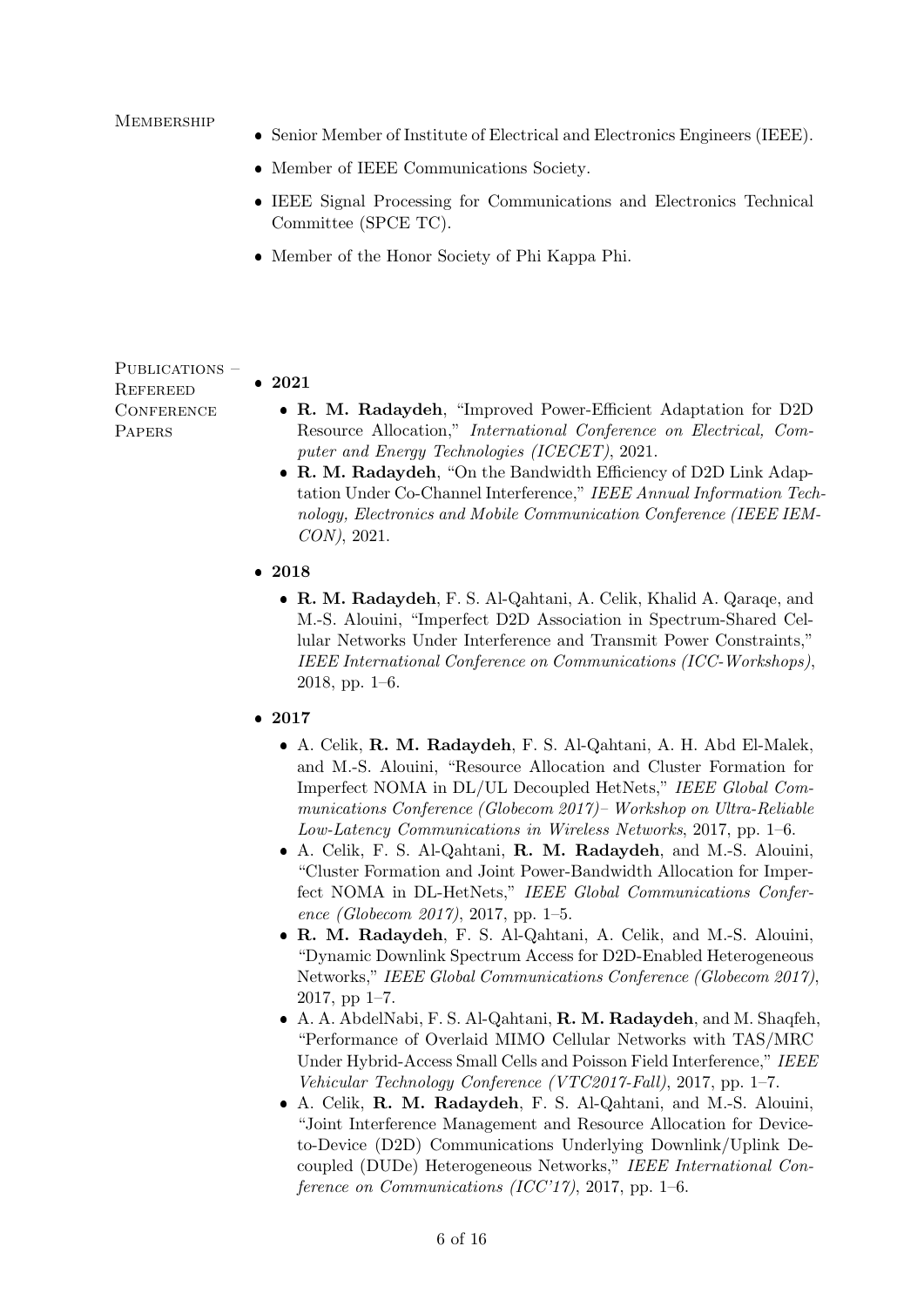- 2015
	- A. M. Salhab, F. Al-Qahtani, R. M. Radaydeh, S. A. Zummo, H. Alnuweiri, "Multiuser Scheduling in Mixed RF/FSO Relaying with Outdated Channel Estimation," IEEE Global Communications Conference  $(Globecomm 2015), 2015, pp. 1–6.$
	- R. M. Radaydeh, F. Gaaloul, and M.-S. Alouini, "On the Impact of Closed Access and Users Identities in Spectrum-Shared Overlaid Wireless Networks," IEEE Global Communications Conference (Globecomm 2015), 2015, pp. 1–6.
	- R. M. Radaydeh, A. Zafar, F. S. Al-Qahtani, and M.-S. Alouini, "Low-Complexity Interference-Free Downlink Channel Assignment with Improved Performance in Coordinated Small Cells," IEEE Vehicular Technology Conference (VTC 2015-Spring), 2015, pp. 1–6.
- 2013
	- A. Zafar, R. M. Radaydeh, Y. Chen, and M.-S. Alouini, "Energy-Efficient Relay Selection and Optimal Power Allocation for Performanceconstrained Dual-hop Variable-gain AF Relaying," in Proc. IEEE Global Communications Conference (IEEE GLOBECOM 2013), 9–13 December, 2013, Atlanta, GA, USA.
	- A. Zafar, R. M. Radaydeh, Y. Chen, and M.-S. Alouini, "Efficient Power Allocation for Fixed-Gain Amplify-and-Forward Relaying in Rayleigh Fading," in Proc. IEEE International Conference on Communications 2013: IEEE ICC'13 - Workshop on Energy Efficiency in Wireless Networks & Wireless Networks for Energy Efficiency (E2Nets), 9–13 June, 2013, Budapest, Hungary.
	- R. M. Radaydeh, and M.-S. Alouini, and K. Qaraqe, "Reduced-Complexity Adaptive Multi-Channel Assignment for Shared Access Points in Over-Loaded Small-Cell Networks," IEEE Vehicular Technology Conference (VTC 2013-Spring), 2–5 June, 2013, Dresden, Germany.
	- F. S. Al-Qahtani, C. Zhong, R. M. Radaydeh, and H. Alnuweiri, "Performance Analysis of Partial Relay Selection with Feedback Delay in the Presence of Interference in Nakagami-m fading channels," IEEE Wireless Communications and Networking Conference (WCNC 2013), 7–10 April, 2013, Shanghai, China.
- 2012
	- A. M. Magableh, R. M. Radaydeh, and M.-S. Alouini, "'Shared Access Protocol (SAP) in Femtocell Channel Resources for Cellular Coverage Enhancement," The 4th IEEE International Workshop on Heterogeneous and Small Cell Networks (HetSNets) (GC'12 Workshop - HetSNets 2012), 10-15 June, 2012, Ottawa, Canada.
	- F. Gaaloul, R. M. Radaydeh, and M.-S. Alouini, "Interference Mitigation Enhancement of Switched-Based Scheme in Over-Loaded Femtocells," The 13th IEEE International Workshop on Signal Processing Advances in Wireless Communications (SPAWC 2012), 17–20 June, 2012, Turkey.
	- A. Zafar, M.-S. Alouini, Y. Chen, and R. M. Radaydeh, "New Resource Allocation Scheme for Cognitive Relay Networks with Opportunistic Access," IEEE International Conference on Communications,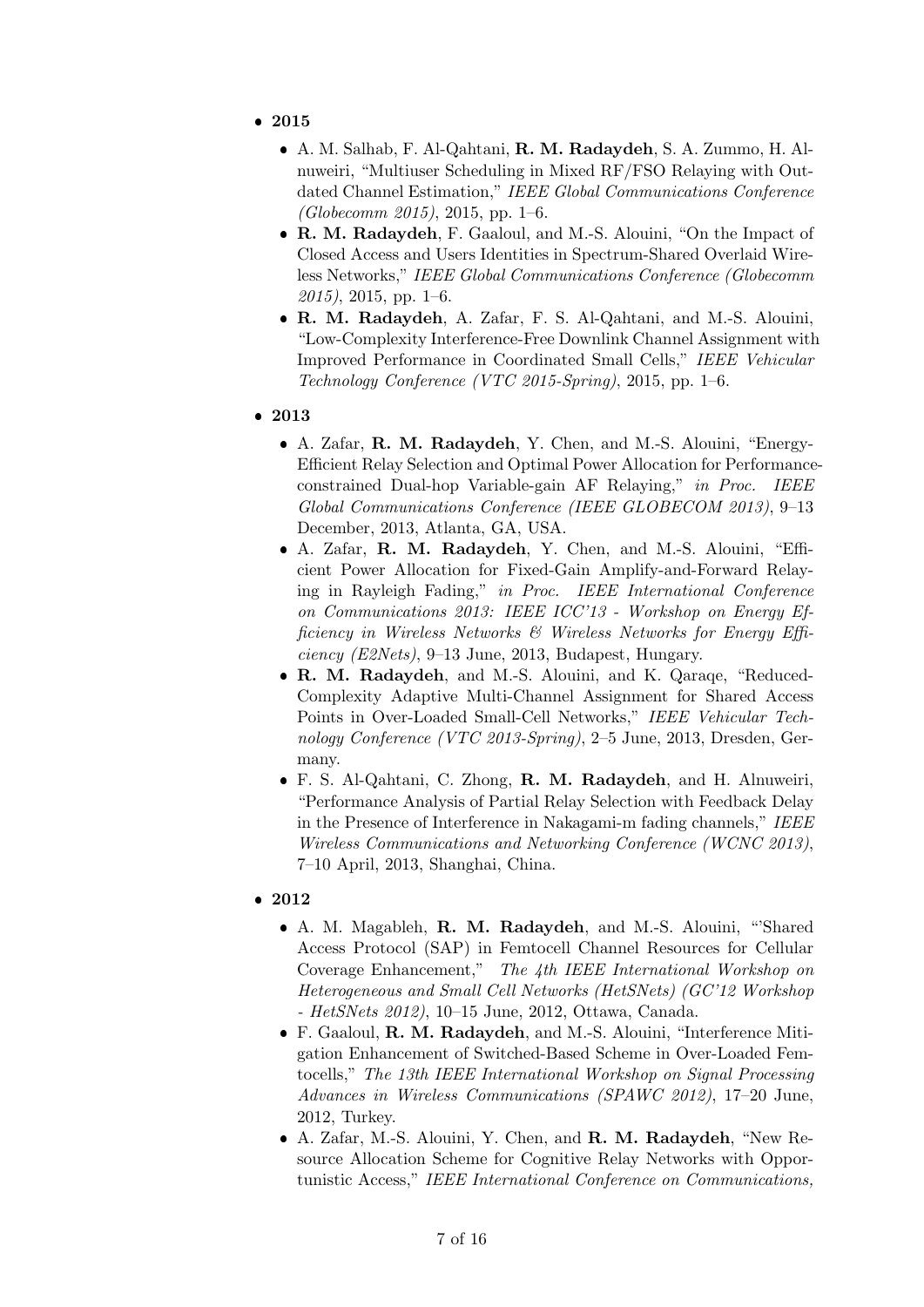Workshop on Cooperative and Cognitive Mobile Networks (ICC 2012 WS - CoCoNet 4), 10–15 June, 2012, Ottawa, Canada.

- A. Zafar, M.-S. Alouini, Y. Chen, and R. M. Radaydeh, "Minimizing Symbol Error Rate for Cognitive Relaying with Opportunistic Access," 7th International Conference on Cognitive Radio Oriented Wireless Networks (CROWNCOM 2012), 18–20 June, 2012, Stockholm, Sweden.
- F. Gaaloul, H.-C. Yang, R. M. Radaydeh, and M.-S. Alouini, "Opportunistic Spectrum Access in Cognitive Radio Based on Channel Switching," 7th International Conference on Cognitive Radio Oriented Wireless Networks (CROWNCOM 2012), 18–20 June, 2012, Stockholm, Sweden.
- F. Gaaloul, R. M. Radaydeh, M.-S. Alouini, and H.-C. Yang, "On the Performance of Multiuser Scheduling with Post-Examining Under Non-Identical Fading," IEEE Wireless Communications and Networking Conference (IEEE WCNC 2012), 1–4 April, 2012, Paris, France.
- A. Zafar, Y. Chen, M.-S. Alouini, and R. M. Radaydeh, "Resource Allocation for Relay Assisted Cognitive Radio Networks," IEEE Wireless Communications and Networking Conference (IEEE WCNC 2012), 1–4 April, 2012, Paris, France.
- 2011
	- F. S. Al-Qahtani, R. M. Radaydeh, and H. Alnuweiri, "Outage Probability of Dual-Hop Partial Relay Selection with Feedback Delay in the Presence of Interference," IEEE International Symposium on Personal, Indoor and Mobile Radio Communications (IEEE PIMRC 2011), 11– 14 September 2011, Toronto, Canada.
	- R. M. Radaydeh and M.-S. Alouini, "Low-Complexity Interference Reduction Scheme in Overlaid Cellular Networks," IEEE Global Telecommunications Conference (IEEE GLOBECOM 2011), 5–9 December 2011, Houston, TX, USA.
	- F. Gaaloul, R. M. Radaydeh and M.-S. Alouini, "Low-Complexity Combining Schemes in Dual-Hop AF Relaying Systems," IEEE 73rd Vehicular Technology Conference ( IEEE VTC 2011-Spring), 15-18 May, 2011, Budapest, Hungary.
	- M.-A. Daghfous, R. M. Radaydeh and M.-S. Alouini, "Performance of Adaptive MS-GSC with Co-channel Interference," IEEE International Conference of Communications (IEEE ICC 2011), 5–9 June, 2011, Koyto, Japan.
- 2010
	- R. M. Radaydeh and M.-S. Alouini, "Performance of Power-Efficient Adaptive Interference Cancelation in Fading Channels," IEEE Global Telecommunications Conference (IEEE GLOBECOM 2010), 6–10 December, 2010, Miami, FL, USA.
	- R. M. Radaydeh and M.-S. Alouini, "Imperfect Generalized Transmit Beamforming With Co-channel Interference Cancelation," International Symposium on Information Theory and its Applications (ISITA 2010), 17–20 October, 2010, Taichung, Taiwan.
	- Fakhreddine Gaaloul, R. M. Radaydeh and M.-S. Alouini, "Switched Diversity Strategies for Dual-Hop Relaying Networks," Asilomar Conference on Signals, Systems, and Computers, 7–10 November, 2010,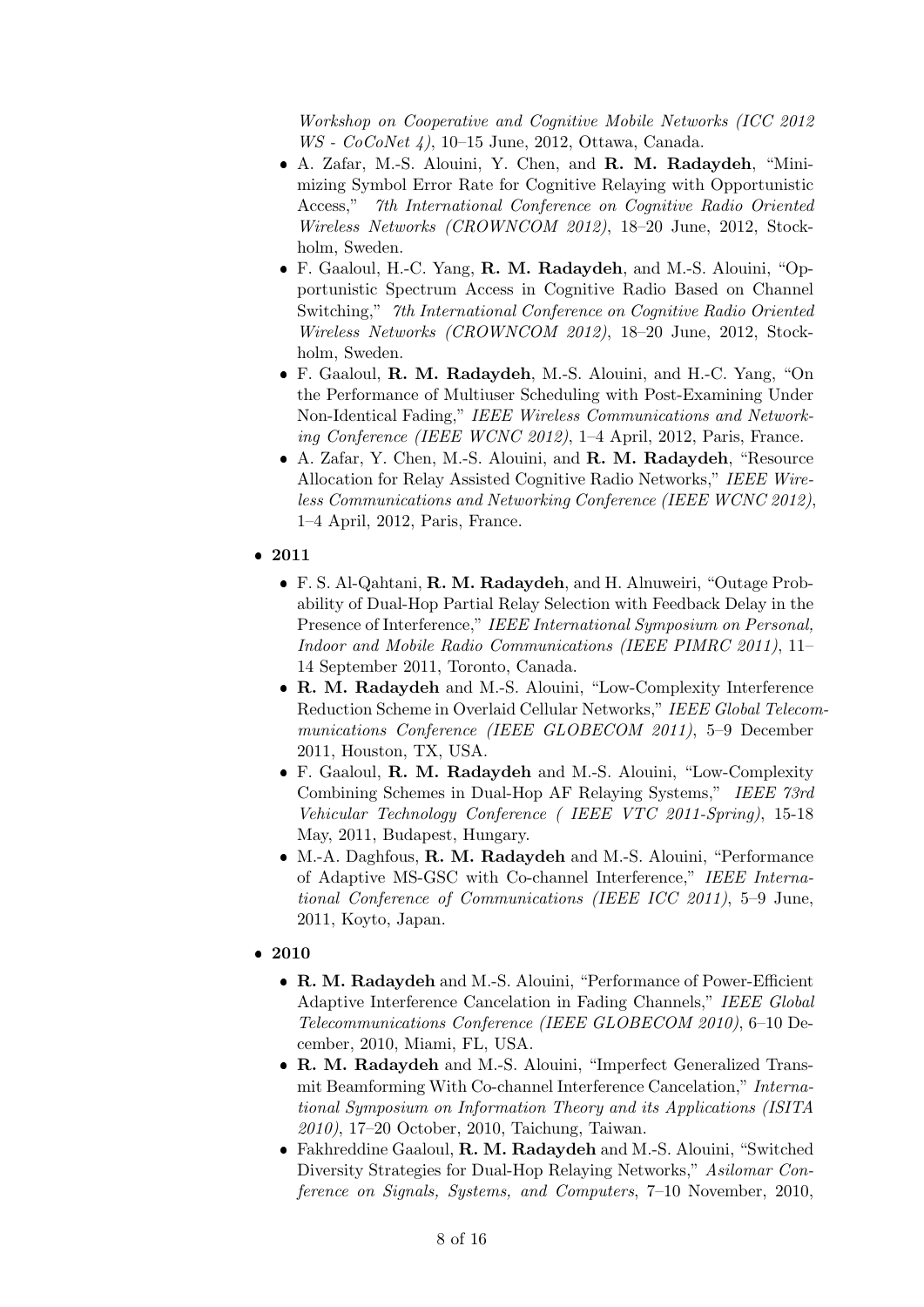Asilomar, USA.

- R. M. Radaydeh and M.-S. Alouini, "Impact of Co-channel Interference on the Performance of Adaptive Non-ideal Generalized Transmit Diversity," International Symposium on Wireless Communication Systems (ISWCS 2010), 19–22 September, 2010, York, UK.
- R. M. Radaydeh and M.-S. Alouini, "Adaptive Co-channel Interference Cancelation for Power-Limited Applications," IEEE International Symposium on Personal, Indoor and Mobile Radio Communications (IEEE PIMRC 2010), 26–30 September, 2010, Istanbul, Turkey.
- R. M. Radaydeh and M.-S. Alouini, "Adaptive Transmit Selection Algorithms With Interference Suppression," IEEE International Symposium on Wireless Pervasive Computing (IEEE ISWPC 2010), 5–7 May, 2010, Modena, Italy.
- R. M. Radaydeh and M.-S. Alouini, "Transmit Selection for Imperfect Threshold-Based Receive MRC in the Presence of Co-channel Interference," 25th Biennial Symposium on Communications (QBSC 2010), 12–14 May, 2010, Kingston, Ontario, Canada.
- R. M. Radaydeh and M.-S. Alouini, "Transmit Selection for Imperfect Threshold-Based Receive MRC in Rayleigh Fading Channels," International Conference on Telecommunications (ICT 2010), 4–7 April 2010, Doha, Qatar.
- 2007
	- R. M. Radaydeh and M. M. Matalgah, "Average Results for  $m$ th Power of the Gaussian Q-function Over Rayleigh Fading Channels with Applications," IEEE International Conference on Communications (IEEE ICC 2007), 24-28 June, 2007, Glasgow, Scotland, pp. 5910–5914
- 2006
	- R. M. Radaydeh and M. M. Matalgah, "Simple Average BER Formula for M-ary Orthogonal Signals with Noncoherent Diversity Combining Over Arbitrarily Correlated Nonidentically Distributed Nakagamim Fading Channels," IEEE Global Telecommunications Conference (IEEE GLOBECOM 2006), November 27 - December 1, 2006, San Francisco, USA.
	- R. M. Radaydeh and M. M. Matalgah, "Improved Performance of DPSK and NCFSK Signals Under Nonidentical Nakagami-m Fading Channels," International Wireless Communications and Mobile Computing Conference (IWCMC 2006), 3-6 July, 2006, Vancouver, Canada.
	- R. M. Radaydeh and M. M. Matalgah, "Closed-Form Formula for the Average BER of Noncoherent Multi-Level Orthogonal Signals over Nonidentical Nakagami-m Fading Channels," International Wireless Communications and Mobile Computing Conference (IWCMC 2006), 3-6 July, 2006, Vancouver, Canada.
	- R. M. Radaydeh and M. M. Matalgah, "Performance Analysis of Steiner System Design-Based Noncoherent M-ary FSK with Diversity Combining Over Nonidentically Distributed and Arbitrarily Correlated Fading Channels," IEEE Wireless Communications and Networking Conference (IEEE WCNC 2006), 3–6 April, 2006, Las Vegas, USA.
	- R. M. Radaydeh and M. M. Matalgah, "Compact Expressions for the Bit Error Rate of M-ary Orthogonal Signals with Square-Law Com-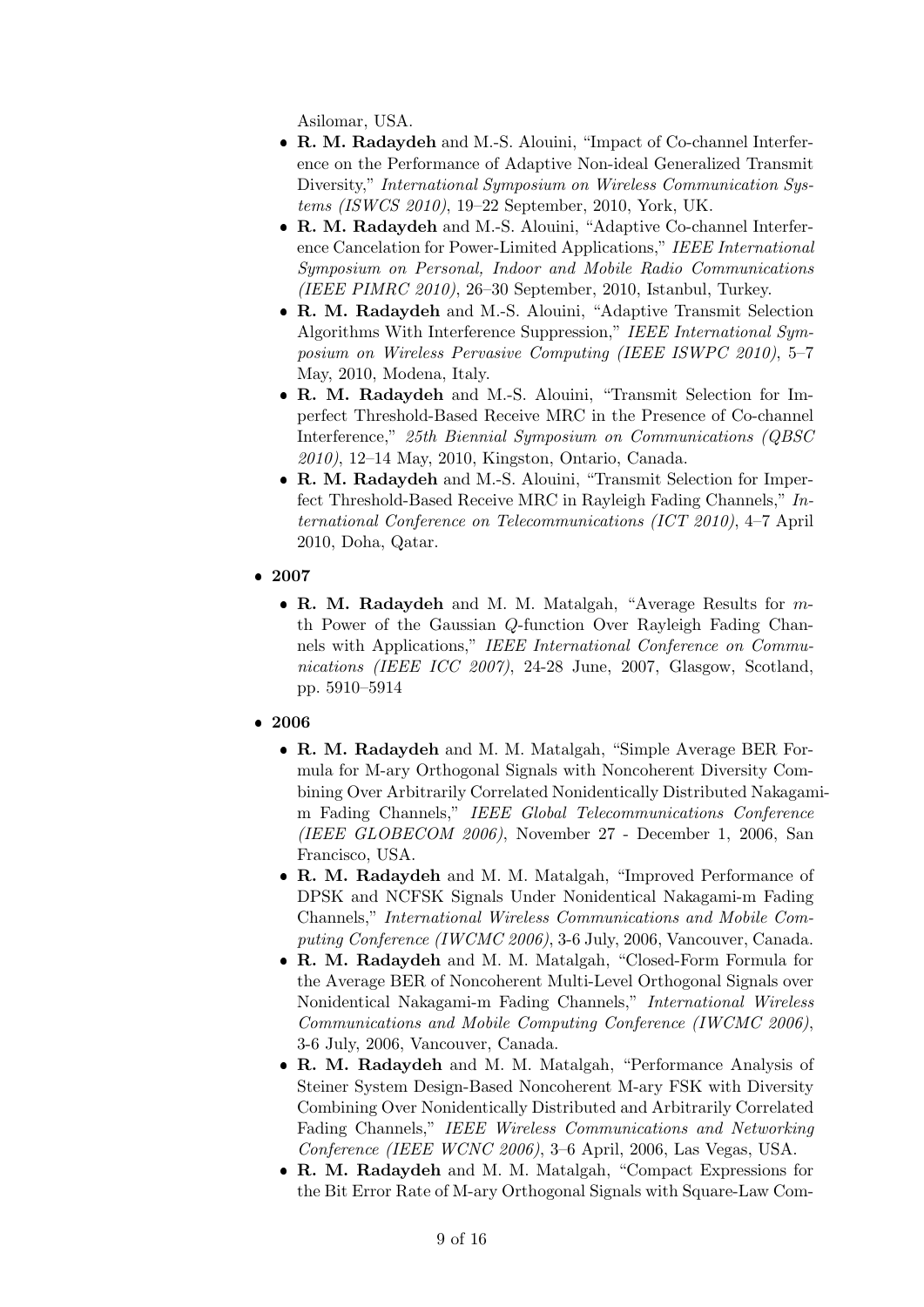bining Under Non-Identical Fading," *6th Jordanian International Elec*trical and Electronics Engineering Conference (JIEEEC 2005), 14–16 March, 2006, Amman, Jordan.

- 2005
	- M. M. Matalgah, R. M. Radaydeh, and M. H. Ismail, "Performance Analysis of the Forward Link cdma2000 1xEV-DO in Multirate Wireless Cellular Systems," IEEE Vehicular Technology Conference (IEEE VTC-Fall 2005), 25–28 September, 2005, Dallas, USA.
	- R. M. Radaydeh, M. M. Matalgah, and G. Matalkah, "Probability of Error Performance of Noncoherent M-ary FSK Over Multi-Link Generalized Fading Channels," IEEE Vehicular Technology Conference (IEEE VTC-Fall 2005), 25–28 September, 2005, Dallas, USA.
	- M. M. Matalgah, R. M. Radaydeh, and M. H. Ismail, "Performance Framework for the Forward Link in the cdma2000 Evolution for Voice and High Speed Data Services (1xEV-DV)," IEEE International Conference on Wireless Networks, Communications, and Mobile Computing (IEEE WirelessCom 2005), 13–16 June, 2005, Hawaii, USA, pp. 135-139
	- M. M. Matalgah and **R. M. Radaydeh**, "Power-Efficient Multi-level modulation Scheme for High-Speed Optical Communications," IEEE Symposium on Computers and Communications (IEEE ISCC 2005), 27–30 June, 2005, La Manga del Mar Menor, Spain, pp. 538-543
	- R. M. Radaydeh and M. M. Matalgah, "Performance Analysis of Multiple Carrier FSK System with Diversity Combining Over Generalized Fading Channels," IEEE International Conference on Communications (IEEE ICC 2005), 16–20 May, Seoul, Korea, pp. 2357-2361

PUBLICATIONS – **REFEREED** Journal **PAPERS** 

## • 2020

- R. M. Radaydeh, F. S. Al-Qahtani, A. Celik, K. Qaraqe, and M.- S. Alouini, "Generalized Imperfect D2D Associations in Spectrum-Shared Cellular Networks Under Transmit Power and Interference Constraints," IEEE Access, vol. 8, 2020.
- 2019
	- R. M. Radaydeh, F. S. Al-Qahtani, A. Celik, M.-S. Alouini, and N. Tayem, "Adaptive Spectrum-Shared Association for Controlled Underlay D2D Communication in Cellular Networks," IET Communications, vol. 13, no. 18, pp. 3075–3087, 2019.
	- A. Celik, M.-C. Tsai, R. M. Radaydeh, F. S. Al-Qahtani, M.-S. Alouini, "Distributed User Clustering and Resource Allocation for Imperfect NOMA in Heterogeneous Networks ", IEEE Transactions on Communications, vol. 67, no. 10, pp. 7211-7227, 2019.
	- A. Celik, M.-C. Tsai, R. M. Radaydeh, F. S. Al-Qahtani, M.-S. Alouini, "Distributed Cluster Formation and Power-Bandwidth Allocation for Imperfect NOMA in DL-HetNets," IEEE Transactions on Communications, no. 2, vol. 67, pp. 1677-1692, 2019.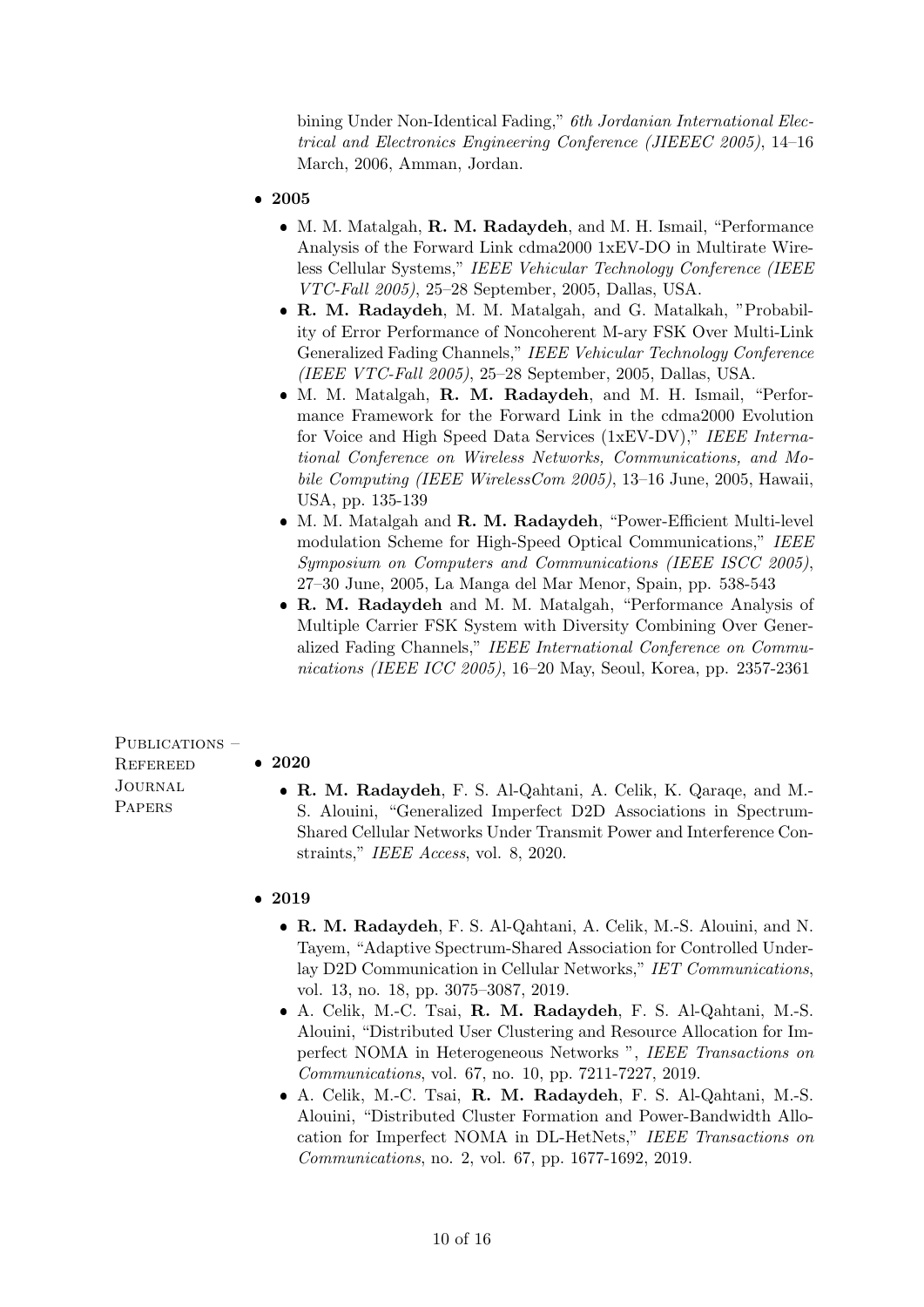- A. A. Hussain, N. Tayem, A.-H. Soliman, and R. M. Radaydeh, " FPGA-Based Hardware Implementation of Computationally Efficient Multi-Source DOA Estimation Algorithms," IEEE Access, vol. 7, pp. 88845–88858, 2019.
- 2018
	- Y. H. Al-Badarneh, C. N. Georghiades, R. M. Radaydeh, M.-S. Alouini, "On the Secrecy Performance of Generalized User Selection for Interference-Limited Multiuser Wireless Networks," IEEE Transactions on Vehicular Technology, no. 12, vol. 67, pp. 12442–12446, 2018.
	- Y. Zhang, J. Ge, E. Serpedin, R. M. Radaydeh, and Y. Hu, "On Cooperative NOMA Relay Selection Under Nakagami-m Fading and Imperfect Channel Estimation" Transactions on Emerging Telecommunications Technologies, no. 12, Vol. 29, e3535, Dec. 2018.
	- A. A. AbdelNabi, F. S. Al-Qahtani, R. M. Radaydeh, M. Shaqfeh, and H. Alnuweiri, "Hybrid Access Femtocells in Overlaid MIMO Cellular Networks with Transmit Selection under Poisson Field Interference," IEEE Transactions on Communications, no. 1, vol. 66, pp. 163– 179, 2018.
- 2017
	- A. Celik, R. M. Radaydeh, F. S. Al-Qahtani, and M.-S. Alouini, "Resource Allocation and Interference Management for D2D-Enabled DL/UL Decoupled Het-Nets", IEEE Access – Advances in Interference Mitigation Techniques for Device-to-Device Communications, vol. 5, pp. 22735–22749, 2017.
	- F. S. Al-Qahtani, Y. Huang, S. Hessien, R. M. Radaydeh, C. Zhong, and H. Alnuweiri,"Secrecy Analysis of MIMO Wiretap Channels with Low-Complexity Receivers Under Imperfect Channel Estimation," IEEE Transactions on Information Forensics  $\mathcal C$  Security, no. 2, vol. 12, pp. 257–270, 2017.
	- F. S. Al-Qahtani, A. H. Abd El-Malek, I. S. Ansari, R. M. Radaydeh, and S. A. Zummo, "Outage Analysis of Mixed Underlay Cognitive RF MIMO and FSO Relaying with Interference Reduction," IEEE Photonics Journal, no. 2, vol. 9, Apr. 2017.
	- F. S. Al-Qahtani, R. M. Radaydeh, S. Hassan, T. Q. Duong, and H. Alnuweiri, "Underlay Cognitive Multihop MIMO Networks With and Without Receive Interference Cancellation," IEEE Transactions on Communications, no. 4, vol. 65, pp. 1477–1493, 2017.
	- A. H. Abd El-Malek, F. S. Al-Qahtani, R. M. Radaydeh, S. A. Zummo, and H. Alnuweiri, "Performance Analysis and Power Allocation for Underlay Cognitive MIMO Relaying Networks with Transmit Antenna Selection Under Antenna Correlation," Wireless Personal Communications, no. 4, vol. 94, pp. 3057–3089, Jun. 2017.
- 2016
	- A. M. Salhab, F. Al-Qahtani, R. M. Radaydeh, S. A. Zummo, and H. Alnuweiri, "Power Allocation and Performance of Multiuser Mixed RF/FSO Relay Networks with Opportunistic Scheduling and Outdated Channel Information," IEEE/OSA Journal of Lightwave Technology, no. 13, vol. 34, pp. 3259–3272, 2016.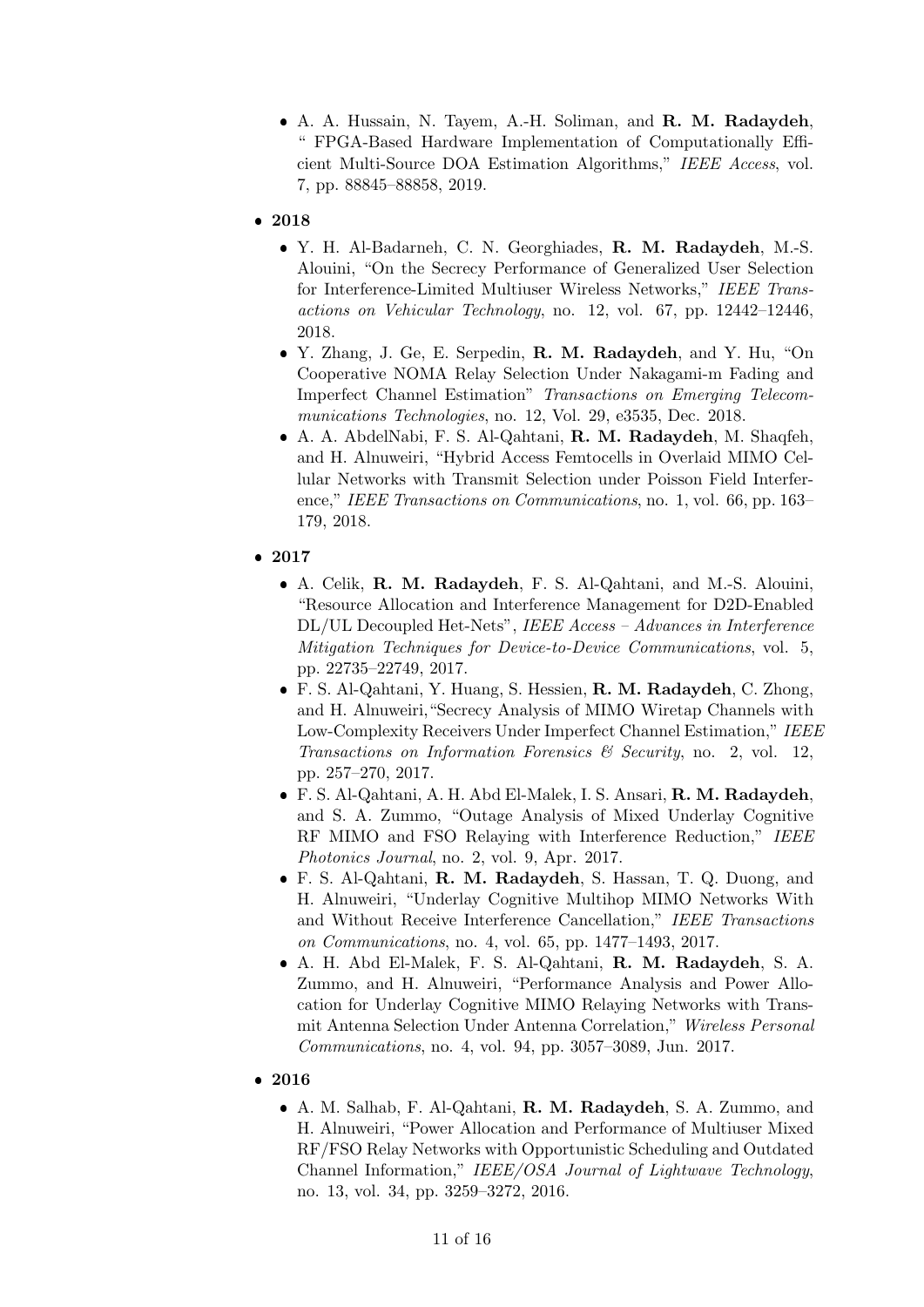- R. M. Radaydeh, F. Gaaloul, and M.-S. Alouini, "Impact of Users" Identities and Access Conditions on Downlink Performance in Closed Small-Cell Networks," IEEE Transactions on Vehicular Technology, no. 5, vol. 65, pp. 3200–3216, 2016.
- R. M. Radaydeh, A. Zafar, F. S. Al-Qahtani, and M.-S. Alouini, " Improved Interference-Free Channel Allocation in Coordinated Multiuser Multi-Antenna Open-Access Small Cells," IEEE Transactions on Vehicular Technology, no. 12, vol. 65, pp. 9994–10010, 2016.
- 2015
	- S. Hassan, F. S. Al-Qahtani, R. M. Radaydeh, C. Zhong, and H. Alnuweiri, "On the Secrecy Enhancement in MIMO Generalized Composite Fading with Low-Complexity Large-Scale Transmit Selection," IEEE Wireless Communications Letters, vol. 4, no. 4, pp. 429–432, August 2015.
- 2014
	- R. M. Radaydeh, M.-S. Alouini, and Khalid A Qaraqe, "Adaptive Interference-Aware Multichannel Assignment for Shared Overloaded Small-Cell Access Points Under Limited Feedback," IEEE Transactions on Vehicular Technology, vol. 63, no. 2, pp. 747–762, Feb. 2014.
	- A. Zafar, R. M. Radaydeh, Y. Chen, and M.-S. Alouini, "Power Allocation Strategies for Fixed-Gain Half-Duplex Amplify-and-Forward Relaying in Nakagami-m Fading," IEEE Transactions on Wireless Communications, vol. 13, no. 1, pp. 159–173, Jan. 2014.
	- R. M. Radaydeh and M.-S. Alouini, "Comparisons of Receive Array Interference Reduction Techniques Under Erroneous Generalized Transmit Beamforming," IEEE Transactions on Communications, vol. 62, no. 1, pp. 600–615, Feb. 2014.
	- A. Zafar, R. M. Radaydeh, Y. Chen, M.-S. Alouini, "Enhancing the Efficiency of Constrained Dual-hop Variable-gain AF Relaying under Nakagami-m Fading," IEEE Transactions on Signal Processing, vol. 62, no. 14, pp. 3616–3630, July 2014.
- 2013
	- F. S. Al-Qahtani, Jing Yang, R. M. Radaydeh, and H. Alnuweiri, "On the Capacity of Two-Hop AF Relaying in the Presence of Interference Under Nakagami-m Fading," IEEE Communications Letters, vol. 17, no. 1, pp. 19–22, Jan. 2013.
	- A. Magableh, R. M. Radaydeh, and M.-S. Alouini, "On the Performance of Shared-Access Control Strategy for Femtocells," Transactions on Emerging Telecommunications Technologies, vol. 24, no. 2, pp. 244–256, March 2013.
	- F. Gaaloul, R. M. Radaydeh, M.-S. Alouini, "Performance Improvement of Switched-Based Interference Mitigation for Downlink Channel Assignment in Over-Loaded Small-Cell Networks," IEEE Transactions on Wireless Communications, vol. 12, no. 5, pp. 2091–2103, May 2013.
- 2012
	- F. Gaaloul, R. M. Radaydeh and M.-S. Alouini, "Comparison of Low-Complexity Diversity Schemes For Dual-Hop AF Relaying Sys-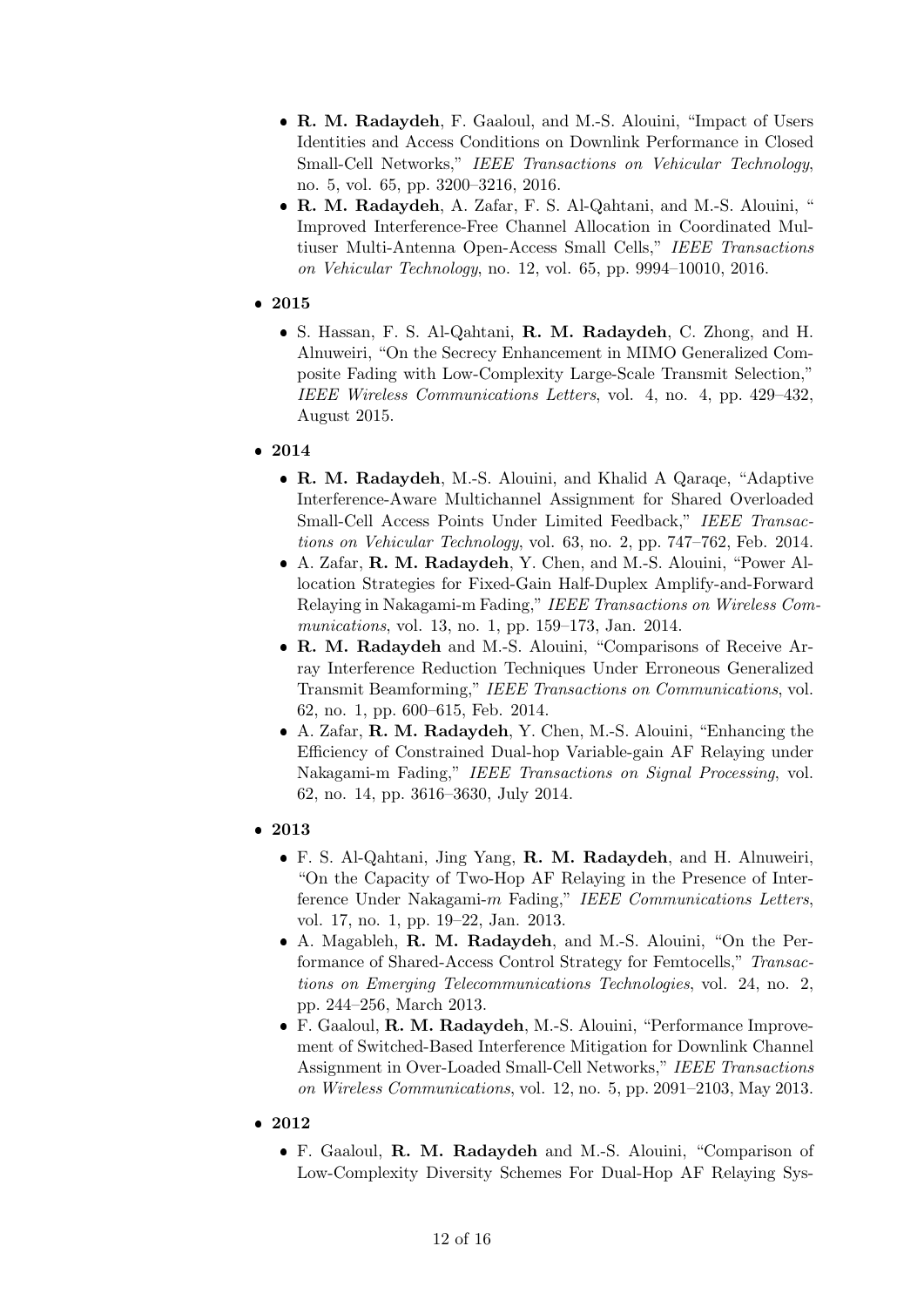tems," IEEE Transactions on Vehicular Technology, vol. 61, no. 2, pp. 826–833, February 2012.

- R. M. Radaydeh and M.-S. Alouini, "Switched-Based Interference Reduction Scheme for Open-Access Overlaid Cellular Networks," IEEE Transactions on Wireless Communications, vol. 11, no. 6, pp. 2160– 2172, June 2012.
- A. Zafar, Y. Chen, M.-S. Alouini, and R. M. Radaydeh, "Optimizing Co-operative Cognitive Radio Networks with Opportunistic Access," Journal of Computer Networks and Communications, special issue on Trends and Applications of Cognitive Radio, 2012.
- F. Gaaloul, R. M. Radaydeh and M.-S. Alouini, "Switched Diversity Strategies for Dual-Hop AF Relaying Systems," IET Communications, vol. 6, no. 12, pp. 1651–1661, August 2012.
- R. M. Radaydeh and M.-S. Alouini, "Low-Overhead Interference Mitigation Scheme for Collaborative Channel Assignment in Over-Loaded Multi-Antenna Femtocells," IEEE Transactions on Vehicular Technology, vol. 61, no. 7, pp. 3071–3086, September 2012.
- F. Gaaloul, H.-C. Yang, R. M. Radaydeh, and M.-S. Alouini, "Switch Based Opportunistic Spectrum Access for General Primary User Traffic Model," IEEE Wireless Communications Letters, vol. 1, no. 5, pp. 424–427, October 2012.
- F. Gaaloul, R. M. Radaydeh, H.-C. Yang, and M.-S. Alouini, "Adaptive Scheduling with Post-Examining User Selection in Non-Identical Fading," IEEE Transactions on Vehicular Technology, Vol. 61, no. 9, pp. 4175–4183, November 2012.
- F. S. Al-Qahtani, Jing Yang, R. M. Radaydeh, Caijun Zhong, and H. Alnuweiri, "Exact Outage Analysis of Dual-Hop Fixed-Gain AF Relaying with CCI under Dissimilar Nakagami-m fading," IEEE Communications Letters, vol. 16, no. 11, pp. 1756–1759, November 2012.
- A. Zafar, R. M. Radaydeh, Y. Chen, M.-S. Alouini, "Energy-Efficient Power Allocation for Fixed-Gain Amplify-and-Forward Relay Networks with Partial Channel State Information," IEEE Wireless Communications Letters, vol. 1, no. 6, pp. 553–556, 2012.
- 2011
	- R. M. Radaydeh and M.-S. Alouini, "On the Performance of Arbitrary Transmit Selection for Threshold-Based Receive MRC With and Without Co-channel Interference," IEEE Transactions on Communications, vol. 59, no. 11, pp. 3177–3191, November 2011.
	- R. M. Radaydeh and M.-S. Alouini, "Impact of Co-channel Interference on the Performance of Adaptive Generalized Transmit Beamforming," IEEE Transactions on Wireless Communications, vol. 10, no. 8, pp. 2616–2629, August 2011.
	- R. M. Radaydeh and M.-S. Alouini, "Adaptive Single-Antenna Transmit Selection With Interference Suppression," IEEE Transactions on Wireless Communications, vol. 10, no. 10, pp. 3196–3210, October 2011.
	- M.-A. Daghfous, **R. M. Radaydeh** and M.-S. Alouini, "Performance of Adaptive MS-GSC in the presence of Cochannel Interference,"IEEE Transactions on Vehicular Technology, vol. 60, no. 6, pp. 2829–2837, July 2011.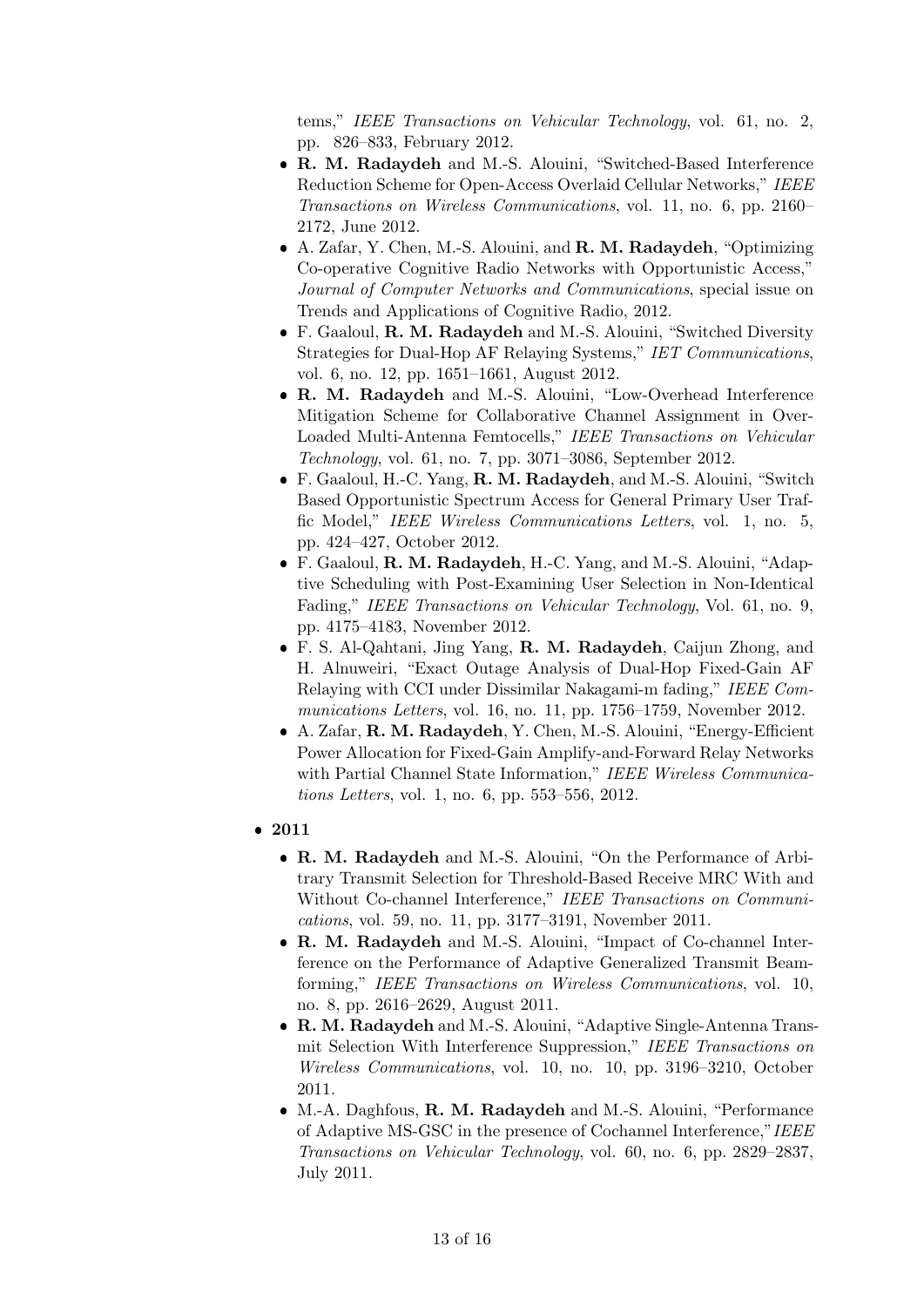- 2010
	- R. M. Radaydeh, "Performance of Non-Ideal OT-MRC with Cochannel Interference," IEEE Transactions on Communications, vol. 58, no. 12, pp. 3352–3357, December 2010.
- 2009
	- R. M. Radaydeh, "SNR and SINR-based selection combining algorithms in the presence of arbitrarily distributed co-channel interferers," IET Communications, vol. 3, no. 1, pp. 57–66, January 2009.
	- R. M. Radaydeh, "Performance of Cellular Mobile Systems Employing SNR-Based GSC in Presence of Rayleigh and Nakagami-q Cochannel Interferers," IEEE Transactions on Vehicular Technology, vol. 58, no. 6, pp. 3081–3088, July 2009.
	- R. M. Radaydeh, "Performance of W-CDMA Systems with Rectangular Signalling in OSTBC MIMO Generalized Nakagami-m Fading Channels," IET Communications, vol. 3, no. 8, pp. 1379–1391, August 2009.
	- R. M. Radaydeh, "Receive MRC with Outdated Arbitrary Transmit Antenna Selection in Nakagami-m Fading," IET Communications, vol. 3, no. 10, pp. 1638–1648, October 2009.
	- R. M. Radaydeh, "Impact of Delayed Arbitrary Transmit Antenna Selection on the Performance of Rectangular QAM with Receive MRC in Fading Channels," IEEE Communications Letters, vol. 13, no. 6, pp. 390–392, June 2009.
	- R. M. Radaydeh, "MRC in Presence of Asynchronous Co-Channel Interference Over Frequency-Selective Rayleigh Fading Channels," IEEE Transactions on Vehicular Technology, vol. 58, no. 8, pp. 4329–4341, October 2009.
- 2008
	- R. M. Radaydeh and M. M. Matalgah, "Compact Formulas for the Average Error Performance of Noncoherent M-ary Orthogonal Signals Over Generalized Rician, Nakagami-m, and Nakagami-q Fading Channels with Diversity Reception," IEEE Transactions on Communications, vol. 56, no. 1, pp. 32–38, January 2008.
	- R. M. Radaydeh and M. M. Matalgah, "Noncoherent Improved-Gain Diversity Reception of Binary Orthogonal Signals in Nakagamiq (Hoyt) Mobile Channels," IET Communications, vol. 2, no. 2, pp. 372–379, February 2008.
	- R. M. Radaydeh and M. M. Matalgah, "Results for Infinite Integrals Involving higher-Order Powers of the Gaussian Q-function with Application to Average SEP Analysis of DE-QPSK," IEEE Transactions on Wireless Communications, vol. 7, no. 3, pp. 793–798, March 2008.
	- R. M. Radaydeh and M. M. Matalgah, "Simple Average BER Formulas for M-ary Orthogonal Signals with Noncoherent Diversity Combining in Nakagami-m Fading Channels," IEEE Transactions on Communications, vol. 56, no. 5, pp. 694–699, May 2008.
	- R. M. Radaydeh and M. M. Matalgah, "Average BER Analysis for M-ary FSK Signals in Nakagami-q (Hoyt) Fading with Noncoherent Diversity Combining," IEEE Transactions on Vehicular Technology, vol. 57, no. 4, pp. 2257-2267, July 2008.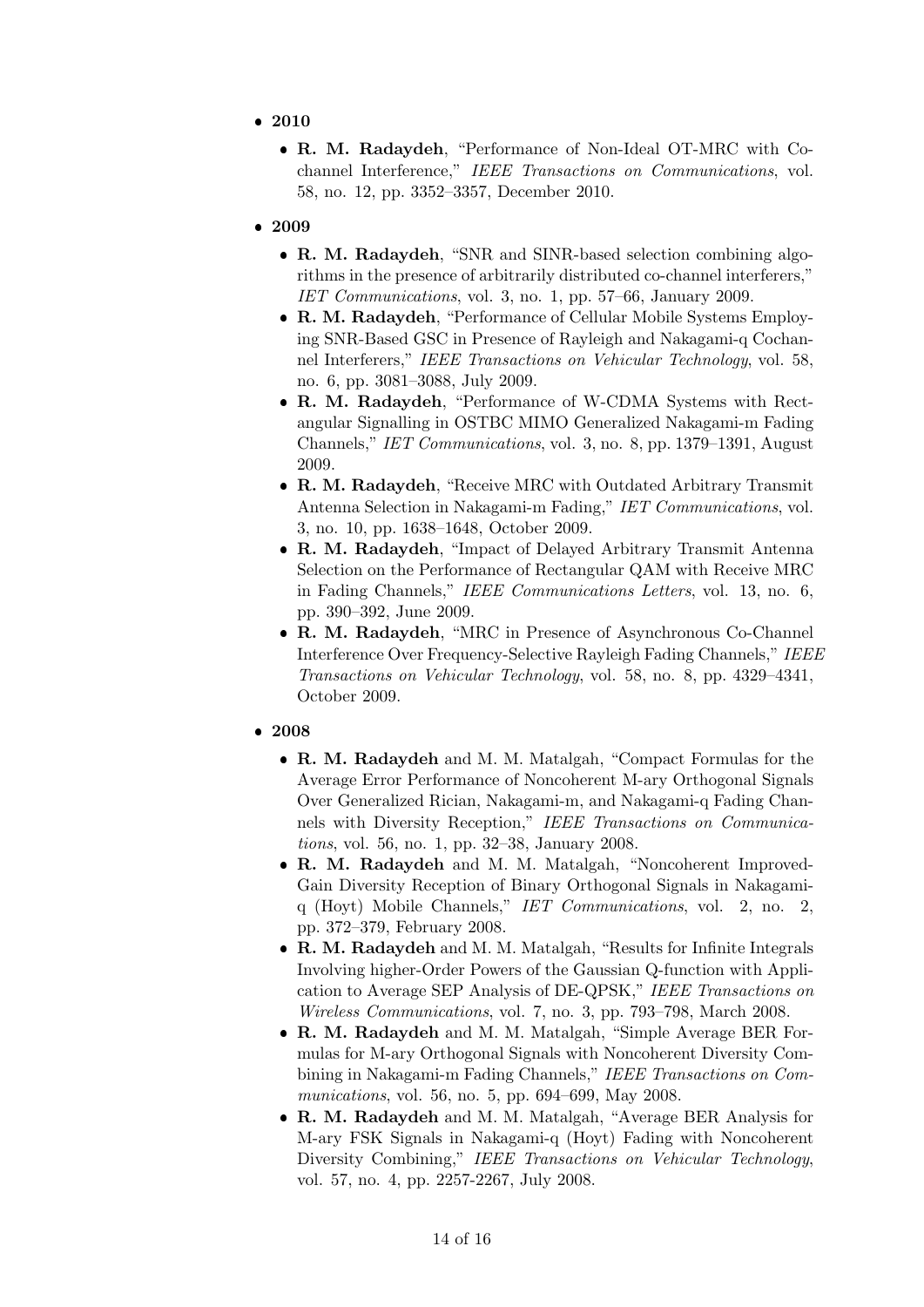• R. M. Radaydeh, "Performance analysis of rectangular quadrature amplitude modulation with combined arbitrary transmit antenna selection and receive maximal ratio combining in nakagami-m fading," IET Communications, vol. 2, no. 8, pp. 1077-1088, September 2008.

## • 2007

- M. M. Matalgah, **R. M. Radaydeh**, and M. H. Ismail, "Performance Analysis of the Forward Link cdma2000 1xEV-DO Evolution for Multi-Rate Services in Cellular Wireless Systems," Wiley Journal on Wireless Communications and Mobile Computing, vol. 7, no. 4, pp. 431–444, 2007.
- R. M. Radaydeh, "Average Error Performance of M-ary Modulation Schemes in Nakagami-q (Hoyt) Fading Channels," IEEE Communications Letters, vol. 11, no. 3, pp. 255-257, March 2007.
- R. M. Radaydeh and M. M. Matalgah, "Simple Analysis for Average BER of Orthogonal Signals in Nonidentical Rician Channels with Improved-Gain Noncoherent Diversity Reception," IEEE Communications Letters, vol. 11, no. 4, pp. 337–339, April 2007.
- R. M. Radaydeh, "Average SEP of Rectangular QAM in Rayleigh Fading with GSC," IEEE Communications Letters, vol. 11, no. 6, pp. 492–494, June 2007.
- R. M. Radaydeh, "Simple Tight Upper Bounds for Average SEP and BEP of Coherent Diversity M-ary Biorthogonal Signals Over Fading Channels," IEEE Transactions on Vehicular Technology, vol. 56, no. 5, pp. 2816–2820, September 2007.
- 2006
	- R. M. Radaydeh, "Simple approximate expression for error performance of coherent M-ary orthogonal signals in generalised fading channels," IEE/IET Electronics Letters, vol. 42, pp. 293–294, March 2006.
	- R. M. Radaydeh and M. M. Matalgah, "Improved Performance Noncoherent Weighted-Coefficients Diversity Combiner for DPSK and NC-FSK Signals in Nonidentical Nakagami Fading Channels," IEEE Communications Letters, vol. 10, pp. 281–283, April 2006.
	- R. M. Radaydeh and M. M. Matalgah, "Closed Form Expression for the Error Performance of Noncoherent M-ary Orthogonal Signals Over Multi-Branch Rayleigh Fading Channels with Arbitrary Average Fading Powers," IEEE Communications Letters, vol. 10, no. 9, pp. 661- 663, September 2006.
- 2005
	- M. M. Matalgah and R. M. Radaydeh, "Hybrid Frequency-Polarization Shift-Keying Modulation for Optical Transmission," IEEE Journal Of Lightwave Technology, vol. 23, no. 3, pp. 1152–1163, March 2005.
- 2004
	- S. M. Radaideh, M. T. Hayajneh, and R. M. Radaydeh, "Series Resistance Compensation in PTAT Temperature Sensors and Bandgap Reference Circuits," International Journal of Electronics, vol. 91, Issue 5, pp. 259 - 269, May 2004.